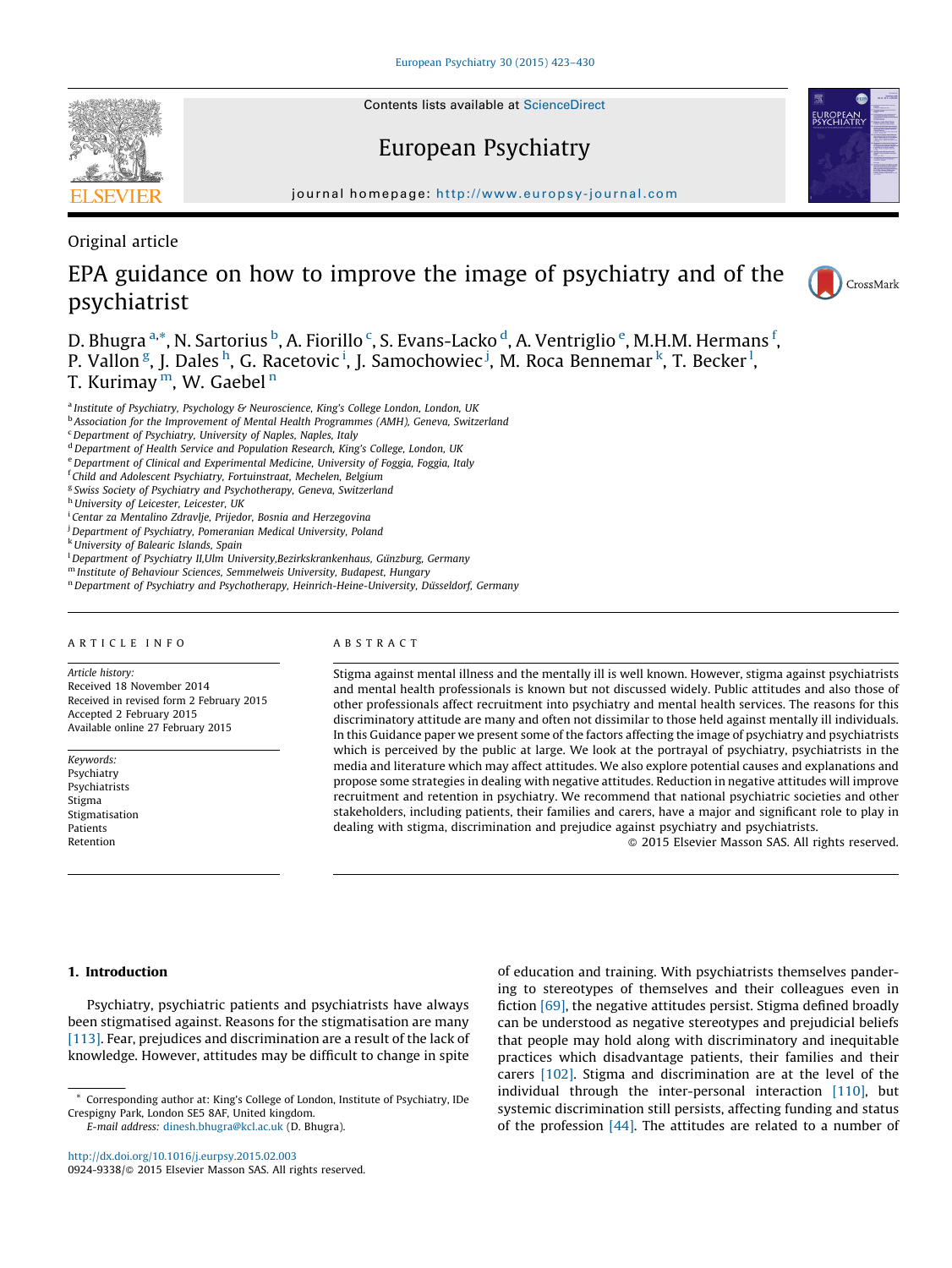factors, such as help-seeking and previous experience with the services, therapeutic alliance, expectations of the treatment and explanatory models of the illness of the patients and their families. Varying explanatory models may have a disjunction between psychiatrists and patients, and therapeutic adherence will be affected, leading to poor outcome and feeding into further discrimination.

Psychiatrists are mostly interested in diseases whereas patients are focused on illness and their therapeutic adherence may be negatively affected, leading to poor outcome and feeding into further discrimination. The image of psychiatry and psychiatrists may be affected by aspects not strictly related to stigma: the past of psychiatry includes dark centuries in which asylums and prepharmacological interventions (physical restraints, coercion, etc.) have been adopted and may still influence the image of the discipline and psychiatrists.

Unlike other medical specialties, psychiatry has often been seen as unscientific, touchy-feely and without a proper scientific basis. In particular, the heterogeneity of approaches adopted for the care of the mentally ill people, ranging from classical psychoanalysis to biologically oriented treatments, contributed to confusing general population on the role of psychiatrists and of psychiatry. The poor image of psychiatry and psychiatrists affects help-seeking, causing further delay and thereby reducing response rates, creating a vicious circle of further ongoing stigmatisation. In addition, the poor image of psychiatry is reflected in poor resourcing of psychiatric services. This can further lead to poor recruitment and retention of psychiatrists. Another possible consequence of stigmatization of psychiatry is the reduced access of patients to mental health services; in many contexts, patients and carers tend to refer first to less stigmatizing health professionals, such as neurologists, psychologists or GPs [\[3,118\]](#page-5-0), with long delays to appropriate mental health care.

Stigmatization of psychiatry and psychiatrists may be one of the reasons for the recent ''conceptual crisis'' of the discipline [\[27,46,74,97\]](#page-5-0). The promotion of the public image of psychiatry is one of the most important challenges for future generations of psychiatrists, and it is on the agenda of several professional associations in the field of mental health [\[34,52,84\]](#page-5-0).

Although several efforts have been made to overcome stigma attached to mental illness, there are no clear indications on how to fight stigma attached to psychiatry and psychiatrists. Bearing in mind these imperatives, the European Psychiatric Association (EPA) set out to produce a Guidance document on reducing stigmatisation of psychiatry and psychiatrists. In this Guidance paper we will:

- provide an overview on stigma against psychiatry and the psychiatrist;
- identify the main common themes of stigmatization in psychiatry;
- shed light on how to improve the public image of psychiatry.

# 2. Methods

The adopted methodology followed the recommendations set by the EPA Committee on Guidance [\[67\]](#page-6-0). PsychINFO, PubMed, Embase, Medline and other databases provided first screen. The search focused on the past five years as a recent WPA Guidance document had included search up to 2009 [\[102\]](#page-6-0). The MeSH terms entered were ''public knowledge'' or ''stigma'' or ''stigmatization'' AND ''psychiatry'' or ''psychiatrist'' or ''mental health professional''. Papers were included if they were written in English and published between 2009 and 2014. In addition, grey literature was

searched along with secondary searches through the references to explore additional materials. The other members of the EPA Guidance Committee and the group of authors made further suggestions. Ninety-five articles (with duplicates removed) were identified. These were in addition to the WPA Guidance [\[102\],](#page-6-0) which had previously identified a total of 503 potentially relevant papers from a total of 7296 articles up to 2009.

We divided the results into stigma against psychiatry and against psychiatrists. Embedded within each of these, we also highlighted the potential strategies, which can be–and indeed should be–employed in managing and reducing stigma and negative attitudes. It is also worth noting that attitudes against specific branches of psychiatry also differ and may provide a direction in managing the stigma. The EPA Guidance committee approved the proposal and the text.

## 3. Observations

Over a quarter of a century ago, Buchanan and Bhugra [\[28\]](#page-5-0) observed that the following inter-related factors can influence attitudes and behaviours:

- doctors' views towards psychiatrists;
- patients' views towards psychiatrists and;
- their (doctors' and patients') perception of psychiatry.

These three inter-related factors are critical in understanding and engaging other medical professionals. These three factors must be studied carefully.

Earlier, Bhugra [\[17\]](#page-5-0) had illustrated in a review that public attitudes are influenced by a number of factors and historically have been affected by labels as well. Starting from the philosophical thinking on psyche by philosophers, the lack of knowledge about underlying biological templates of most psychiatric disorders has affected the attitudes. Philosophers have focused on mind whereas often neuroscientists have attempted to focus on brain and its structures and function leading to a degree of confusion and tension between the two subjects. The reactions to a taboo group are a result of many causes, including direct or indirect contact, perceptions and context within which the contact takes place.

Attitudes towards psychiatric treatments have to be seen in the context of attitudes towards the specialty [\[103\]](#page-6-0). Although a recent study by Angermeyer et al. [\[10\]](#page-5-0) showed that readiness to accept treatment from mental health professionals has increased recently, it may have been more specific to psychotherapy in schizophrenia or major depression  $[9]$ . The rural vs urban differences indicate that rural residents are more likely to see drinking and painkillers as potential treatments for depression [\[60\]](#page-6-0). Looking at the attitudes of respondents in Germany, Slovak Republic and Russia, a general propensity towards psychotherapy as potential treatment was noted in comparison with medication. Natural remedies were seen as more popular in Bratislava and yoga/meditation were seen as more popular in Germany [\[11\]](#page-5-0). Thus, a degree of cultural variation in help-seeking may exist, reflecting differing attitudes and possible explanations. There is no doubt that attitudes towards certain psychiatric treatments will be different from those of psychiatry as a whole. These variations may be due to personal experiences of specific interventions.

The challenge raised by Pichot [\[94\]](#page-6-0) that psychiatry is threatened to be absorbed in other specialties is opposed by Katschnig [\[74\]](#page-6-0) that challenges to psychiatry are both internal and external. Internal challenges have been identified as multiple specialties, medical scandals, poor recruitment, changing roles and changing expectations from the profession as well as others along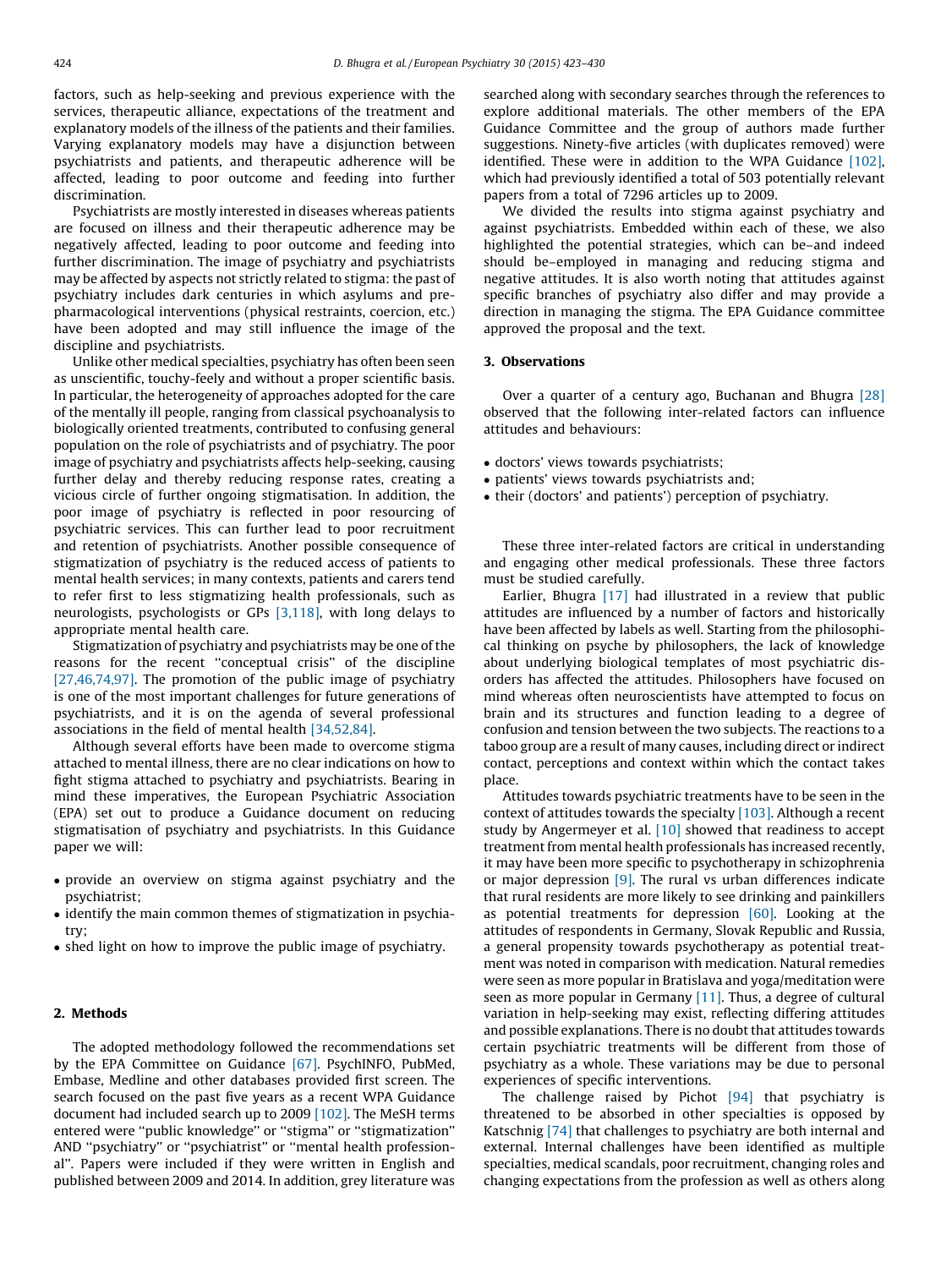with poor self-esteem [\[19\].](#page-5-0) In the same study, the authors found that external challenges to psychiatry included government policies, discrimination and prejudice, along with stigma. Nearly 40 years ago, it was noted that the quality of institutional care was one of the major factors associated with negative attitudes, although attitudes towards psychiatrists did not appear to be too negative [\[104\]](#page-6-0). However, an increased propensity to prescribe was seen as a negative aspect of psychiatry. Katschnig [\[74\]](#page-6-0) argues that psychiatry as a profession must be looked at with the eyes of the sociology of professions analysing (skills and) relationship between the profession and the society at large. The professions have a specialised body of knowledge, high status in the society, are autonomous and have professional standards [\[20,32,105\]](#page-5-0). The challenges he goes on to highlight are based on decreasing confidence about the knowledge base, about therapeutic intervention and poor coherent theoretical basis. The negative image, Katschnig notes, is due to negative media too. Maj [\[84\]](#page-6-0) in his editorial pointed out that the stigma against psychiatrists is related to its past image and argues that a new image must be promoted. Furthermore, a similar argument is put forward by Jablensky [\[71\]](#page-6-0) in the same issue suggesting that the negative image of psychiatry is associated with a relative lack of advance in theoretical basis of psychiatry, whereas Gaebel et al. [\[57\]](#page-6-0) go on to suggest that psychiatry is an integral part of medicine and psychiatrists are best placed to play a major role in integrating biological, social and psychological aspects in both somatic and mental disorders. They go on to point out that doctors are attracted to psychiatry because of its ability to link together mind and brain. Gaebel et al. [\[57\]](#page-6-0) argue that psychiatric research and the conceptualisation of mental disorders are crucial, and understanding of psychopathology (through phenomenology) is a vital core skill.

When focusing on stigmatisation of psychiatry and the psychiatrist by the general public, medical profession, medical students and others, some common themes emerge. These themes include a perception that psychiatry is unscientific [\[85\]](#page-6-0). A recent paper [\[38\]](#page-5-0) indicated that psychiatry should be seen as a natural science, making it possible that the humanities and arts can have more impact on psychiatry. The nature of science is important, but it must be remembered that psychiatry is at that stage of professional development that medicine and surgery were about 150 years ago, when diagnoses were based on a collection of symptoms and classifications were not always very clear. With mapping of the brain, it is possible that clearer and narrower classifications may become possible. Similarly, these future advances may lead to more focused and narrow treatment options.

## 3.1. Stigmatisation of psychiatry

## 3.1.1. Health professionals

In the majority of worldwide healthcare system, mental health care is separated from physical health care, and inevitably very few medical colleagues understand the role of psychiatry, particularly so if liaison psychiatry departments are weak or non-existent, and if they have not had adequate exposure to psychiatry during their undergraduate or post-graduate training. The fact that physicians did not work routinely in contact with psychiatrists and that the only way of being in contact with psychiatry is during liaison activities or in emergency settings could contribute to the negative image of psychiatry. Moreover, negative attitudes are related to lack of efficacy of therapeutic intervention [\[81\]](#page-6-0). In addition, the attitudes of nurses and nursing students are positive towards psychiatry [\[16,31,64,98,99,116,124\]](#page-5-0) as are among pharmacy students [\[43\]](#page-5-0). It is not surprising that attitudes towards specific therapeutic interventions such as medication or psychotherapy will vary dramatically [\[88,95,96\]](#page-6-0). Social workers, interestingly, seem more positive towards medication [\[15,91\],](#page-5-0) while detention of patients and treatment against their will arise strong negative feelings in particular among nurses [\[23,82,119\]](#page-5-0). Psychiatrists themselves have negative views about certain types of therapeutic intervention [\[98\]](#page-6-0). These negative attitudes suggest that those working with psychiatric patients may be more exposed to negative attitudes, especially in relation to side effects.

#### 3.1.2. Medical students, trainees and early career psychiatrists

In a themed issue of the International Review of Psychiatry [\[83\],](#page-6-0) Lydall et al. included a number of studies from around the world looking at medical students' interest in recruitment to psychiatry [\[7,13,42,45,47,48,58,62,73,92\]](#page-5-0). The general themes were that a small proportion of students went into medicine because they wanted to do psychiatry and a small proportion changed their mind. A proportion of students did not want to do psychiatry and did not change their mind. Negative attitudes towards psychiatry included the perceived unscientific nature of the subject. The attitudes and intention to specialise were altered for the positive by experiences of teaching, elective placements, exposure to patients [\[62\].](#page-6-0) At the beginning of their career, medical students are often interested equally in the art branches (psychiatry, paediatrics, general practice) as in the craft specialties (surgery, orthopaedics, anaesthetics). Perceived low prestige and status among other health professionals plays an important role in creating negative attitudes among medical students, thereby influencing recruitment [\[1,13,93\]](#page-5-0). Students may also see psychiatry as providing low job satisfaction [\[121\]](#page-7-0), though this is not a consistent observation [\[86,125\].](#page-6-0) In many countries, financial rewards also play a role [\[78,106\]](#page-6-0) in poor recruitment. The perceived lack of scientific foundation to the subject also creates a set of negative attitudes [\[4,5,25,66,87,108\]](#page-5-0). Obviously, debates about diagnosis and classifications contribute to this negative image [\[6,75,111,117\]](#page-5-0). Thus, it can be argued that as there is so much debate about diagnosis, the research findings will be equally problematic [\[74\]](#page-6-0). Negative attitudes about various types of therapeutic interventions may also play a role in creating a negative image of psychiatry, thereby putting students off psychiatry.

In the same issue of International Review of Psychiatry, the role of European early career psychiatrists to enhance the public image of psychiatry was reported [\[52\]](#page-6-0), and some activities carried out recently by the EPA early career psychiatrists committee were listed [\[54\].](#page-6-0) Authors proposed to enhance their presence within their local communities and to work in partnership with users and carers and with media in order to present a more realistic image of the profession.

## 3.1.3. Patients and families

The attitudes of patients themselves, as well as those held by their carers and families, are critical in help seeking, in determining pathways to care and subsequent therapeutic engagement and adherence. Apart from the cultural variations in explanatory models, a key aspect is that of attitudes towards psychiatry as a discipline and towards psychiatrists. Negative expectations of treatment and the perceived unhelpful nature of some available psychiatric treatments, such as psychotherapies or ECT, produced poor engagement with services [\[14,21,100,112\]](#page-5-0) and contribute to develop positive or negative attitudes towards psychiatry.

Psychiatric patients and their relatives have sometimes shown more positive attitudes towards medication and treatment  $[61,70]$ , which may reflect their own personal experiences rather than general attitudes.

### 3.1.4. General public

Negative images of psychiatry as held by the general public are related to perceptions of treatments which are given stereotypes colouring in forceful treatments against their will and use of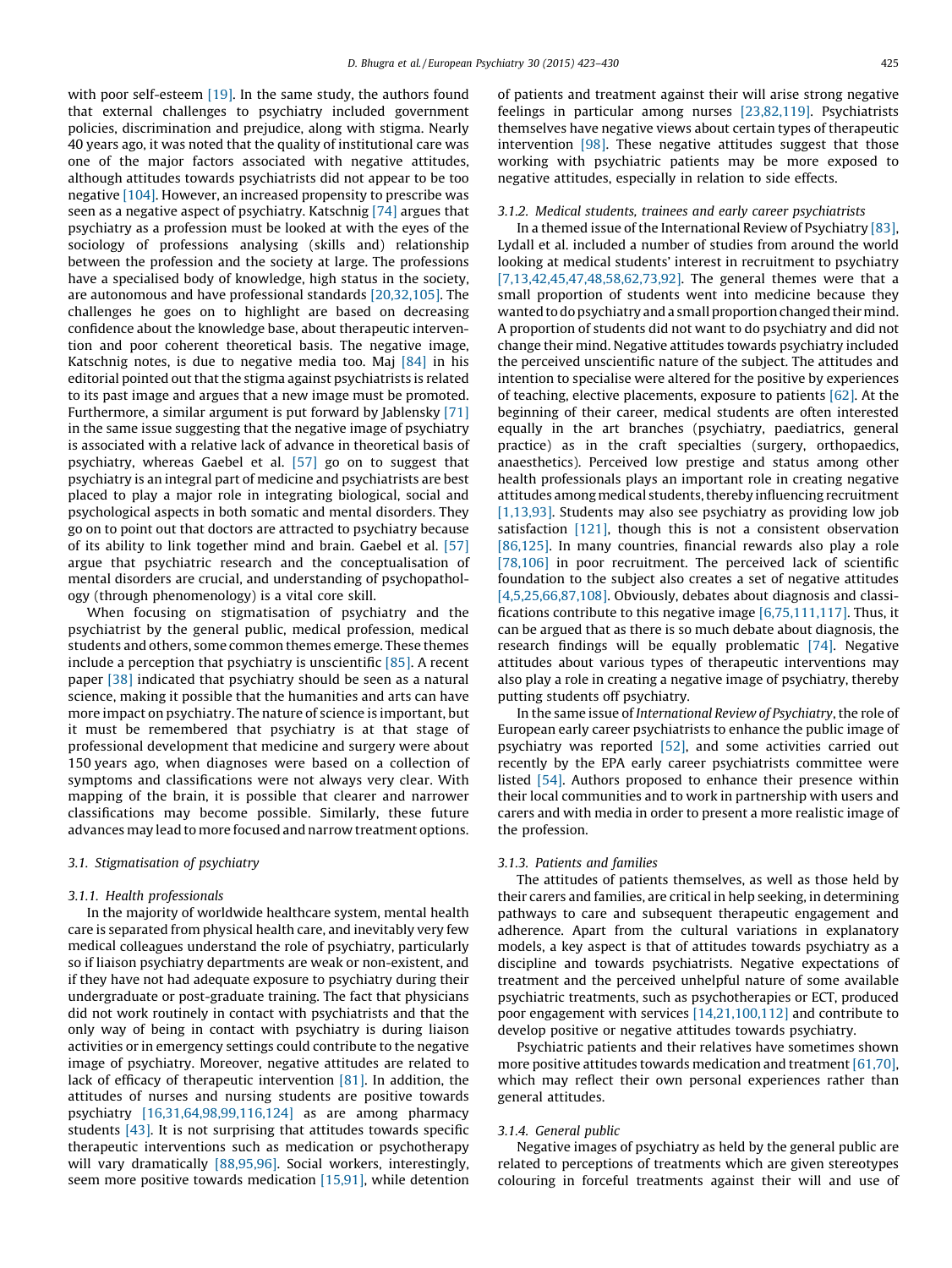straitjackets [\[8\]](#page-5-0). Although many countries in Europe have led to the development of community care and of community mental health centres, the negative attitudes persist, reflecting the perceived quality of treatment rather than the actual treatment [\[63\]](#page-6-0) and indeed seen as harmful [\[24\]](#page-5-0). Psychotropic medication and ECT are seen as more negative interventions in comparison with psychotherapies and counselling [\[35,76\]](#page-5-0). The lack of knowledge may be responsible for negative attitudes.

## 3.1.5. Others

The media and its portrayal of mental illness and how it is treated play a major role in affecting attitudes towards mental illness. The way in which stories related to mental health are covered and the emphasis placed on making fun of patients with mental illness does lead to negative attitudes. Negative images often get translated into generalised negative attitudes [\[101\].](#page-6-0) Filmmakers' attitudes reporting large negative portrayal of psychiatry [\[29,56\]](#page-5-0) play a major role in informing and forming negative attitudes. The negative portrayals of psychiatry pandering to stereotypes of the specialty even in novels written by psychiatrists continue to perpetuate the myth of psychiatry as ineffective and psychiatrists themselves as suffering from psychiatric disorders, not taking reality into account [\[69\]](#page-6-0). Newspaper reports and negative media portrayals play a major role in creating further negative stereotypes of psychiatry.

## 3.2. Stigmatisation against psychiatrists

Although psychiatry and psychiatrists are not separate but closely linked, the negative attitudes may carry different weights across the two settings. The public image of psychiatrists also remains steadfastly negative [\[102\]](#page-6-0).

### 3.2.1. Health professionals

Within the medical community, often the status of psychiatrists is seen as low. Often the notion is pushed that ''one needs to be crazy to be able to work with crazy patients'' [\[79\].](#page-6-0) Inevitably, this stereotype leads to further discrimination as well as marginalisation. Thus a lack of respect towards psychiatrists can feed into further prejudice and it has been shown that letters of referral to psychiatrists often do not contain detailed information about the physical state of the patient [\[36\]](#page-5-0), indicating that there may be a perception either that the physical condition is not important or relevant to the psychiatric state of the patient's well-being, or that psychiatrists do not need to know or will not be able to deal with physical issues. In addition, this may be perceived as a lack of awareness of the physical condition. Although some studies have shown that psychiatric opinions are valued [\[33,39\],](#page-5-0) psychiatrists are still seen as emotionally unstable  $[40]$ . This cognitive dissonance indicates a disjunction between the reality of psychiatrists being helpful and the stereotype of emotional instability.

Other mental health professionals see psychiatrists in a much more positive light. In a study including social workers and occupational therapists, Bhugra et al found that [\[22\]](#page-5-0) patients and their carers saw a good psychiatrist as being a good listener and communicator and, interestingly, medical models were seen as an important component of treatment. Occupational therapists viewed psychiatrists as having a unique knowledge and providing leadership. Social workers also saw psychiatrists as working collaboratively and being able to look beyond medical models of mental illness. Thus, various stakeholders held reasonably positive views of the role and responsibilities of psychiatrists.

It is possible that attitudes towards psychiatrists are more positive in those European countries where efforts have been made to integrate mental health and physical health services [\[37\]](#page-5-0).

#### 3.2.2. Medical students

It is possible that medical students' attitudes will be influenced by their senior medical colleagues as well as by their own experiences in dealing with psychiatrists during their clinical placements and elective attachments. It is likely that in many European countries the psychiatric placements in undergraduate training may be very short and students may thus not have adequate exposure. It is also possible that the quality of teaching, the morale of psychiatrists, settings within which both teaching and clinical exposure occur, will all influence students' attitudes. Students may find it difficult to cope with compulsory detention and treatment, along with chronicity of certain psychiatric disorders [\[7,42,45,47,48,58,62,73,92\].](#page-5-0) Students may be influenced by negative comments about psychiatrists by their teachers and others during their training [\[68\]](#page-6-0). It has also been shown that medical students may see psychiatrists as emotionally unstable or neurotic in comparison with other health professionals [\[26,28,109\]](#page-5-0). It is entirely likely that these negative attitudes of medical students will permeate to other spheres and will create further negative attitudes among other medical professionals, thereby setting up a negative vicious cycle.

As mentioned above, negative attitudes held by medical students towards psychiatrists will affect both recruitment and retention.

## 3.2.3. Patients and families

Interestingly, in spite of the possibility that in many countries psychiatrists have the state given power to detain patients against their will and treat them without their consent if they are deemed to have the potential either to harm themselves or others, studies have shown that attitudes of the families and the patients towards their psychiatrists are not only positive [\[2,89\]](#page-5-0) but become even more so after experiences of hospitalisation [\[50,51,116\].](#page-6-0) Some of the negative attitudes and experiences are said to be related to a lack of time spent with the psychiatrists [\[2,50,51,72,89,90\]](#page-5-0). It has also been argued that negative attitudes may be seen as a consequence of the psychiatrist's image as controlling and arrogant [\[72,89\]](#page-6-0). These experiences will lead to limited helpseeking and often as the last resort.

#### 3.2.4. General public

The negative attitudes held by the general public towards psychiatrists affect help-seeking. Interestingly, often the general public confuses psychiatrists with psychologists and do not recognise psychiatrists as medically trained [\[80,115,122\].](#page-6-0) Yet, the perception that all psychiatrists rely too much on medication persists [\[41\].](#page-5-0) The public perceptions include stereotypes that psychiatrists can read people's minds and also that they are agents of repression [\[49,107,114\]](#page-6-0). Other roles of psychiatrists as in courts to testify on testamentary capacity [\[107\]](#page-6-0) and as an academician or administrator, are ignored by the public's perception of the role of the psychiatrist.

#### 3.2.5. Others

In order to effectively fight stigma against psychiatry and psychiatrists it is necessary to include all categories of stakeholders involved in the mental health enterprise. In a recent survey carried out within the EU-funded ROAMER project [\[65\],](#page-6-0) stigma towards psychiatry and the mentally ill has been recognized as one of the top ten priorities for future research by different categories of stakeholders [\[53\].](#page-6-0)

Policy makers in charge of funding do not deliver an equivalence of funding needs. In spite of the fact that the burden of psychiatric disorders may be greater than those of physical conditions such as cancer and cardiovascular disease [\[120\],](#page-7-0) the share of health care is not appropriate. The media's portrayal of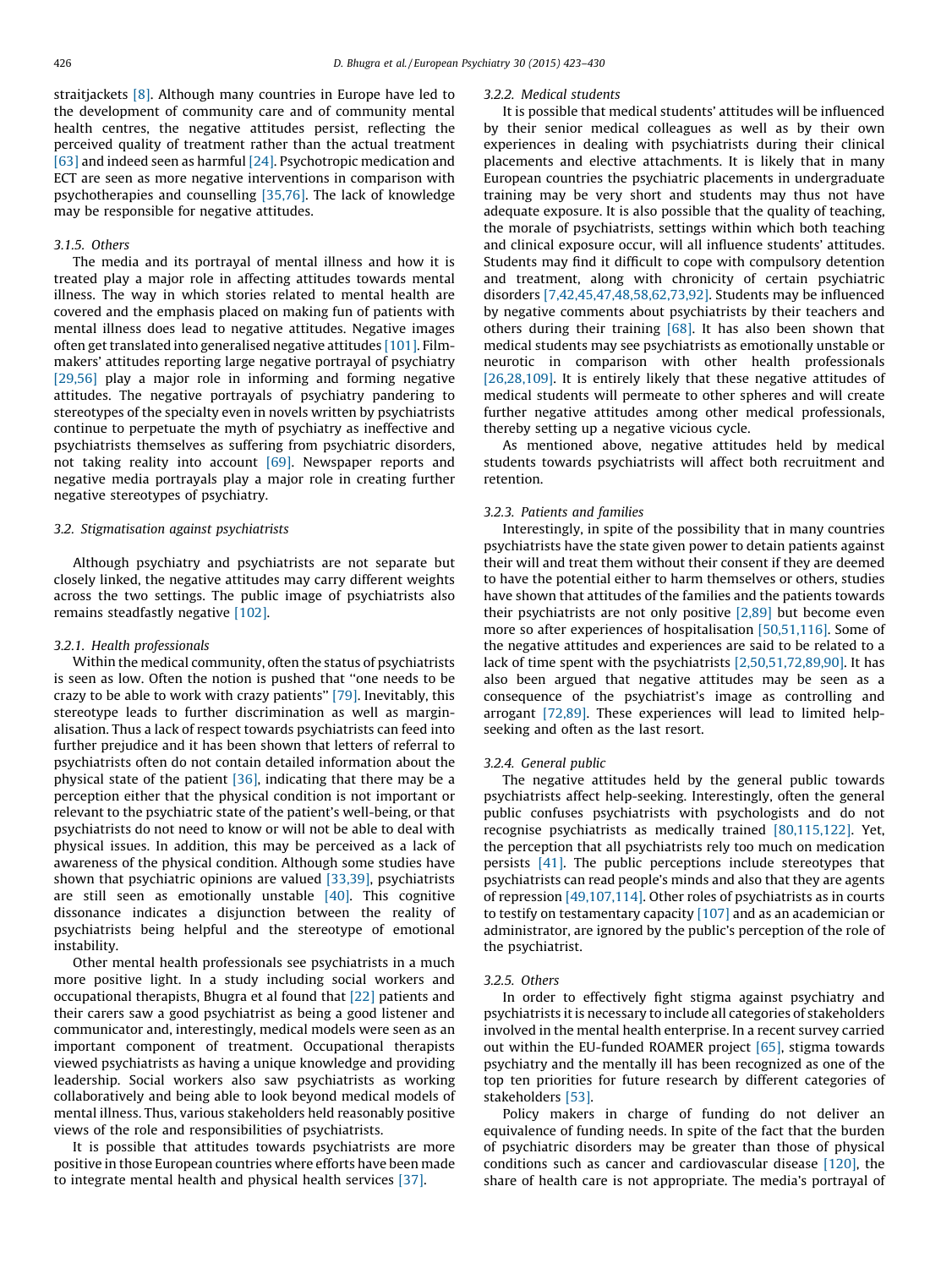psychiatrists as buffoons, jokers and villains plays a major role in creating negative stereotypes [\[12,55\].](#page-5-0) Using derogatory terms, the press and films can play up to stereotypes. In studies of Hollywood [\[59\]](#page-6-0) and Bollywood [\[18\]](#page-5-0) films, it has been shown that psychiatrists are often seen as villainous even though their role as helpful, acceptable and a detective of the mind has been shown in nearly one-half of the films. The role of addiction in films in Brazil [\[30\]](#page-5-0) has recently been explored, suggesting that perceptions and portrayals of alcohol and drug abuse way over-reach the population consumptions. Such approaches can lead to public health interventions.

Having provided a brief overview of public images of both the psychiatrist and psychiatry we will draw together some common themes.

## 4. Common themes

### 4.1. Stereotypes

Both for psychiatry and psychiatrists, stereotypes of the profession and the professional continue to persist. These stereotypes produce a negative image, indicating that psychiatrists are unscientific as is the profession, which is embittered, embattled and divided, thus creating an environment which precludes recruitment and retention. Attitudes can certainly be improved by engaging the general public and high school students [\[77,123\].](#page-6-0) Increasing knowledge can affect behaviours and attitudes.

#### 4.2. Negative images

Negative images of psychiatry and the psychiatrist indicate that the profession is seen as unscientific and ineffectual, and a low prestige profession. Psychiatry as a profession is portrayed negatively in various types of media, including print and film. Psychiatrists are seen as ineffective, villainous or buffoonish, and various treatments recommended by psychiatrists are seen as ineffective, in particular psychopharmacology and ECT.

## 4.3. Perceptions and prejudice

The historical perceptions of psychiatry and psychiatrists have contributed to prejudicial attitudes across different groups, which have been studied. Such prejudice and discrimination has led to poor funding and resources, which in turn have caused poor recruitment and retention of psychiatrists.

# 4.4. Myths

Myths about psychiatry and psychiatrists, especially related to prejudice and discrimination abound. These myths include stereotypes about personality of psychiatrists and their roles.

Although these identified areas tend to overlap, some clear conclusions can be drawn. These conclusions can then be challenged and appropriate interventions are put in place. These interventions must be targeted across groups–media, health professionals, policy makers, general public, patients, their carers and family members.

### 5. The way forward

We make the following suggestions–some of which are derived from the literature, whereas others are derived from consensus among the group.

#### 5.1. Health professionals

For health professionals, some key steps need to be taken:

- leadership: psychiatrists as professionals must take the lead in taking pride in clinical practice, looking after the most challenging and undeserved patients. The message has to be that many psychiatric conditions can be cured, whereas others can be managed long term;
- evidence based research should be circulated widely. Guidelines based on scientific research must be produced widely and used across all psychiatric settings;
- different cultures deal with different psychiatric illnesses in different ways, according to resources, thus networks of policy development, clinical intervention and research must be established;
- focus on physical and mental health services integration with ring fencing of the mental health funding must be considered.

## 5.2. Medical students

Medical students are the future of psychiatry and every effort should be made to recruit the best and the brightest:

- teaching: exposure to enthusiastic and charismatic teachers in undergraduate settings should be encouraged and teachers rewarded accordingly. Younger generation learns in a different way, so new web-based methods should be developed;
- clinical exposure to right patients and the right number of patients must be delivered. Allowing medical students to participate to brief psychotherapies will give them the opportunity to understand the effectiveness of these treatment on patient's clinical status and well-being;
- elective attachments have been shown to be successful in recruiting medical students. Especially tailored placements should be made available across different national and international settings;
- engagement in short research projects will open up possibilities of experiencing research methods and developing interpretation of findings.

# 5.3. Patients and their carers

Patients, their carers and families want to know more about the illnesses, warning signs and management:

- audit: regular audit of clinical services will enable clinicians to understand what changes are needed and how to deliver services. Audits about patient satisfaction and complaints will encourage staff to provide better services;
- education and information: regular courses, information leaflets and newer methods such as phone apps and web-based learning may provide relevant information so that patients, families and their carers can work to identify early signs, signs of relapse and management;
- working with patient organisations is an important aspect in spreading education as well as engaging policy makers. By being advocates for the patient, the profession can attract better funding;
- collaboration across different sectors–voluntary and statutory, primary care and secondary care and social and health care can lead to better engagement and improved outcomes which in turn will improve the image of psychiatry and psychiatrists.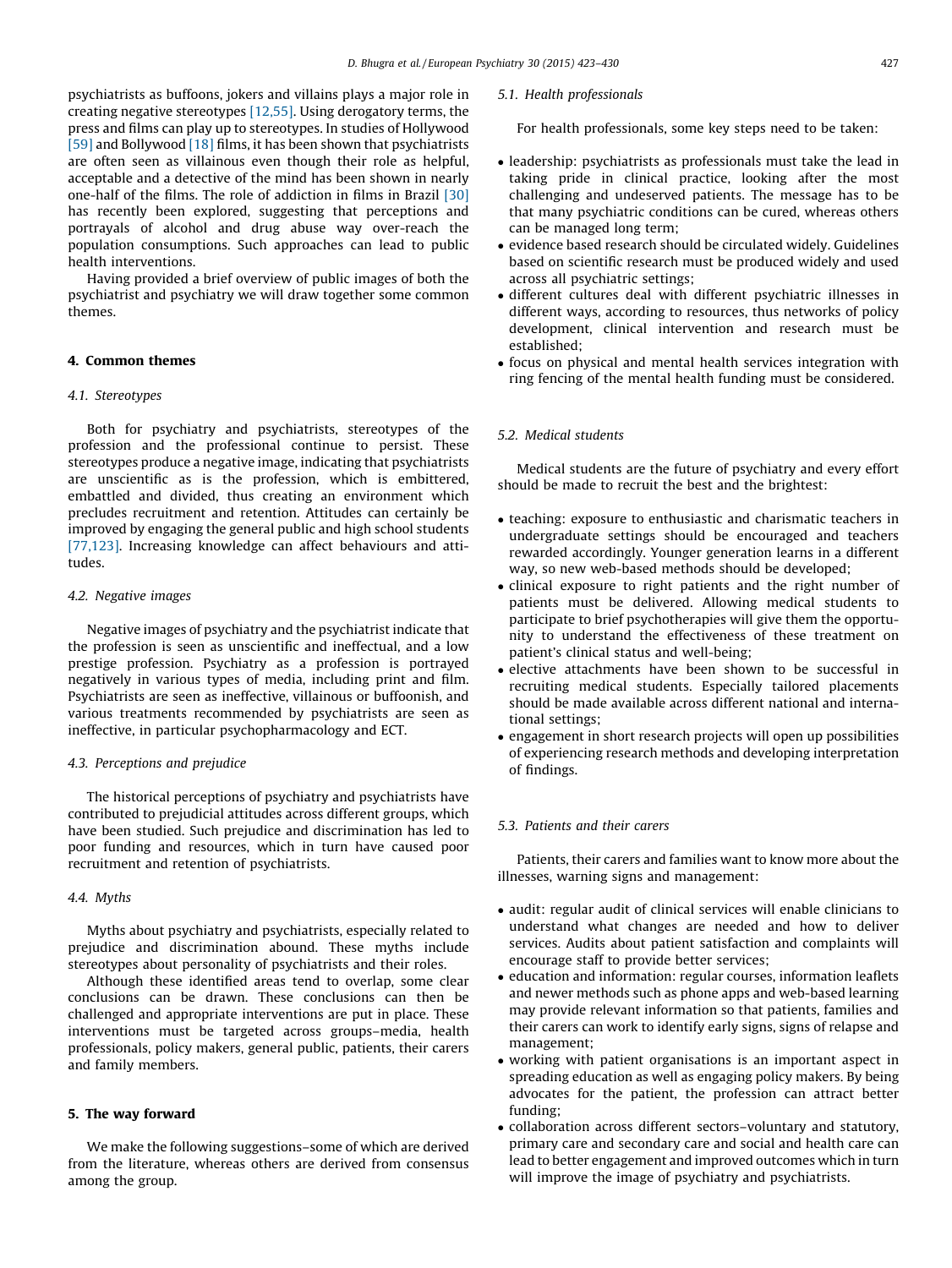## <span id="page-5-0"></span>5.4. Others

Media: training the media on reporting and working with them to convey positive messages will help improve the public image. Psychiatrists need to be realistic about their messages.

Working with the media by advocating for the patients, commenting fairly and clearly and being able to speak authoritatively on selected topics in which one has the expertise is important. It is potentially dangerous and unhelpful to comment on everything and every topic.

#### 5.5. Policy makers

Engaging with policy makers should help improve the funding. Sharing information with policy makers about accurate outcomes and therapeutic interventions can help both sides. Policy makers can educate the professionals about what they require in order to bring about change.

Involving policy makers at an early stage when services are being developed so that they can have an investment in the process, can be an important factor.

Evidence based policy is rare, but the task of the professional is to produce evidence and then explain it in a way so that appropriate interventions can be funded.

Making available guidelines to all policy makers and key stakeholders is crucial so that research, funding and realistic outcomes are available and easily accessible.

## 6. Conclusions

Historically, the public image of psychiatry and that of the psychiatrist has been negative for a considerable period of time, although some evidence indicates that some of it may be beginning to change. To change this image, the psychiatric profession–and psychiatrists as its representatives–need to move forward, by engaging patients, their carers and families, the media, other stakeholders, including health professionals and medical students, as well as policy makers. As professionals, psychiatrists need to take on leadership roles as well as become key advocates for patients and their families. Working in collaboration with patient organisations, primary care, social care and physicians, psychiatry can start to make its achievements more recognisable.

#### Disclosure of interest

The authors declare that they have no conflicts of interest concerning this article.

#### References

- [1] Abramowitz MZ, [Bentov-Gofrit](http://refhub.elsevier.com/S0924-9338(15)00060-7/sbref0630) D. The attitudes of Israeli students towards residency in psychiatry. Acad Psychiatry [2005;29:92–5](http://refhub.elsevier.com/S0924-9338(15)00060-7/sbref0630).
- [2] Adams NH. Attitudes of psychiatric patients and their relatives to [involuntary](http://refhub.elsevier.com/S0924-9338(15)00060-7/sbref0635) treatment. Aust N Zeal J Psychiatry [1991;25:231–7](http://refhub.elsevier.com/S0924-9338(15)00060-7/sbref0635).
- [3] Addington J, Heinssen RK, Robinson DG, et al. Duration of untreated psychosis in community treatment settings in the United States. Psychiatr Serv 201[5.](http://dx.doi.org/10.1176/appi.ps.201400124) <http://dx.doi.org/10.1176/appi.ps.201400124>.
- [4] [Akinyinka](http://refhub.elsevier.com/S0924-9338(15)00060-7/sbref0645) OO, Ohaeri J, Asuzu MC. Beliefs and attitudes of clinical year students concerning medical [specialties:](http://refhub.elsevier.com/S0924-9338(15)00060-7/sbref0645) an Ibadan medical school study. Afr J Med Sci [1992;21:89–99.](http://refhub.elsevier.com/S0924-9338(15)00060-7/sbref0645)
- [5] Al-Adawi S, Dorvlo AS, Bhaya C, et al. [Withering](http://refhub.elsevier.com/S0924-9338(15)00060-7/sbref0650) before the sowing? A survey of Oman's ['tomorrow's](http://refhub.elsevier.com/S0924-9338(15)00060-7/sbref0650) doctors' interest in psychiatry. Educ Health [2008;21:117.](http://refhub.elsevier.com/S0924-9338(15)00060-7/sbref0650)
- [6] Alarcon R. Culture, cultural factors and [psychiatric](http://refhub.elsevier.com/S0924-9338(15)00060-7/sbref0655) diagnosis: review and projections. World Psychiatry [2009;8:131–9](http://refhub.elsevier.com/S0924-9338(15)00060-7/sbref0655).
- Andlauer O, van [Effenterre](http://refhub.elsevier.com/S0924-9338(15)00060-7/sbref0660) A, Haffen E, Sechter D, Farooq K, Lydall GJ, et al. [Encouraging](http://refhub.elsevier.com/S0924-9338(15)00060-7/sbref0660) French medical students to choose a career in psychiatry: how and why? Int Rev Psychiatry [2013;25\(4\):460–5](http://refhub.elsevier.com/S0924-9338(15)00060-7/sbref0660).
- [8] Angermeyer MC. Public image of psychiatry. Results of a [representative](http://refhub.elsevier.com/S0924-9338(15)00060-7/sbref0665) poll in the new federal states of Germany. Psychiatr Prax [2000;27:327–9.](http://refhub.elsevier.com/S0924-9338(15)00060-7/sbref0665)
- [9] [Angermeyer](http://refhub.elsevier.com/S0924-9338(15)00060-7/sbref0670) MC. Have there been any changes in the public's attitudes towards psychiatric treatment? Acta Psychiatr Scand [2005;111:68–73.](http://refhub.elsevier.com/S0924-9338(15)00060-7/sbref0670)
- [10] [Angermeyer](http://refhub.elsevier.com/S0924-9338(15)00060-7/sbref0675) MC, Schomenus G. Attitudes towards psychiatric treatment and people with mental illness: changes over two decades. Br J [Psychiatry](http://refhub.elsevier.com/S0924-9338(15)00060-7/sbref0675) [2013;203:146–51.](http://refhub.elsevier.com/S0924-9338(15)00060-7/sbref0675)
- [11] Angermeyer MC, Dietrich S, Kenzine D, [Matschinger](http://refhub.elsevier.com/S0924-9338(15)00060-7/sbref0680) H. Public attitudes towards [psychiatric](http://refhub.elsevier.com/S0924-9338(15)00060-7/sbref0680) treatment. Soc Psychiatry Psychiatr Epidemiol [2005;40:855–64.](http://refhub.elsevier.com/S0924-9338(15)00060-7/sbref0680)
- [12] Arboleda-Flórez J. [Considerations](http://refhub.elsevier.com/S0924-9338(15)00060-7/sbref0685) on the stigma of mental illness. Can J Psychiatry [2003;48:645–50.](http://refhub.elsevier.com/S0924-9338(15)00060-7/sbref0685)
- [13] Balon R, Gregory R, [Franchini](http://refhub.elsevier.com/S0924-9338(15)00060-7/sbref0690) MD, et al. Medical students attitudes and views of psychiatry. Acad Psychiatry [1999;23:30–6](http://refhub.elsevier.com/S0924-9338(15)00060-7/sbref0690).
- [14] Ben-Noun L. [Characterization](http://refhub.elsevier.com/S0924-9338(15)00060-7/sbref0695) of patients refusing professional psychiatric treatment in a pri-mary care clinic. Isr J Psychiatr Relat Sci [1996;33:167–74](http://refhub.elsevier.com/S0924-9338(15)00060-7/sbref0695).
- [15] Berg WT, Wallace M. Effect of treatment setting on social workers' [knowledge](http://refhub.elsevier.com/S0924-9338(15)00060-7/sbref0700) of psychotropic drugs. Health Soc Work [1987;12:144–52](http://refhub.elsevier.com/S0924-9338(15)00060-7/sbref0700).
- [16] Bergman S. Nursing attitudes to [psychiatry](http://refhub.elsevier.com/S0924-9338(15)00060-7/sbref0705) and geriatrics as preferred areas of work. 1st Ann Psychiatry Relat Discip [1974;12:156–60](http://refhub.elsevier.com/S0924-9338(15)00060-7/sbref0705).
- [17] Bhugra D. Attitudes towards mental illness. A review of the literature. Acta Psychiatr Scand 1989;80(1):1–12[.](http://dx.doi.org/10.1111/j.1600-0447.1989.tb01293.x) [http://dx.doi.org/10.1111/j.1600-](http://dx.doi.org/10.1111/j.1600-0447.1989.tb01293.x) [0447.1989.tb01293.x.](http://dx.doi.org/10.1111/j.1600-0447.1989.tb01293.x)
- [18] Bhugra D. Mad tales from [Bollywood:](http://refhub.elsevier.com/S0924-9338(15)00060-7/sbref0715) the impact of social, political, and [economic](http://refhub.elsevier.com/S0924-9338(15)00060-7/sbref0715) climate on the portrayal of mental illness in Hindi films. Acta Psychiatr Scand [2005;112\(4\):250–6](http://refhub.elsevier.com/S0924-9338(15)00060-7/sbref0715) [PubMed PMID: 16156831. Epub 2005/ [09/15.](http://refhub.elsevier.com/S0924-9338(15)00060-7/sbref0715) eng].
- [19] Bhugra D. [Professionalism](http://refhub.elsevier.com/S0924-9338(15)00060-7/sbref0720) and psychiatry: the profession speaks. Acta Psychiatr Scand [2008;118\(4\):327–9](http://refhub.elsevier.com/S0924-9338(15)00060-7/sbref0720) [PubMed PMID: 18430076. Epub 2008/04/ 24. [eng\].](http://refhub.elsevier.com/S0924-9338(15)00060-7/sbref0720)
- [20] Bhugra D. [Professionalism](http://refhub.elsevier.com/S0924-9338(15)00060-7/sbref0725) in mental healthcare: experts, expertise and experience. [Cambridge:](http://refhub.elsevier.com/S0924-9338(15)00060-7/sbref0725) Cambridge University Press; 2010.
- [21] Bhugra D, Meux C. [Consumers'](http://refhub.elsevier.com/S0924-9338(15)00060-7/sbref0730) attitudes to ECT. Br J Clin Soc Psychiatry [1991;8\(2\):48–50.](http://refhub.elsevier.com/S0924-9338(15)00060-7/sbref0730)
- [22] Bhugra D, Gupta S, Smyth G, Webber M. [Through](http://refhub.elsevier.com/S0924-9338(15)00060-7/sbref0735) the prism darkly: how do others see psychiatrists? Australas Psychiatry [2010;18\(1\):7–11](http://refhub.elsevier.com/S0924-9338(15)00060-7/sbref0735) [PubMed PMID: 20039790. Epub [2009/12/31.](http://refhub.elsevier.com/S0924-9338(15)00060-7/sbref0735) eng].
- [23] Bowers L, Alexander J, Simpson A, et al. Cultures of [psychiatry](http://refhub.elsevier.com/S0924-9338(15)00060-7/sbref0740) and the professional socialization process. Nurs Educ Today [2004;24:435–42.](http://refhub.elsevier.com/S0924-9338(15)00060-7/sbref0740)
- [24] Britten N. Psychiatry, stigma, and resistance. [Psychiatrists](http://refhub.elsevier.com/S0924-9338(15)00060-7/sbref0745) need to concentrate on under-standing, not simply compliance. BMJ [1998;317:963–4](http://refhub.elsevier.com/S0924-9338(15)00060-7/sbref0745).
- [25] Brockington I, Mumford D. [Recruitment](http://refhub.elsevier.com/S0924-9338(15)00060-7/sbref0750) into psychiatry. Br J Psychiatry [2002;180:307–12.](http://refhub.elsevier.com/S0924-9338(15)00060-7/sbref0750)
- [26] Bruhn JG. Medical students attitudes towards four medical [specialties.](http://refhub.elsevier.com/S0924-9338(15)00060-7/sbref0755) J Med Educ [1964;39:40–9](http://refhub.elsevier.com/S0924-9338(15)00060-7/sbref0755).
- [27] Brüne M, Belsky J, Fabrega H, et al. The crisis of [psychiatry](http://refhub.elsevier.com/S0924-9338(15)00060-7/sbref0760) insights and prospects from evolutionary theory. World Psychiatry [2012;11:55–7](http://refhub.elsevier.com/S0924-9338(15)00060-7/sbref0760). [28] Buchanan A, Bhugra D. Attitude of the medical profession to psychiatry.
- Acta Psychiatr Scand 1992;85(1):1–[5.](http://dx.doi.org/10.1111/j.1600-0447.1992.tb01432.x) [http://dx.doi.org/10.1111/j.1600-](http://dx.doi.org/10.1111/j.1600-0447.1992.tb01432.x) [0447.1992.tb01432.x.](http://dx.doi.org/10.1111/j.1600-0447.1992.tb01432.x) [29] Butler JR. [Hollywood](http://refhub.elsevier.com/S0924-9338(15)00060-7/sbref0770) portrayals of child and adolescent mental health
- treatment: [implications](http://refhub.elsevier.com/S0924-9338(15)00060-7/sbref0770) for clinical practice. Child Adolesc Psychiatr Clin N Am [2005;14:509–22](http://refhub.elsevier.com/S0924-9338(15)00060-7/sbref0770).
- [30] [Castaldelli-Maia](http://refhub.elsevier.com/S0924-9338(15)00060-7/sbref0775) JM, Bhugra D, de Andrade AG, Lotufo-Neto F. Substance use and misuse in Brazilian movies [\(2000–2008\).](http://refhub.elsevier.com/S0924-9338(15)00060-7/sbref0775) Subst Use Misuse [2013;48\(3\):248–57](http://refhub.elsevier.com/S0924-9338(15)00060-7/sbref0775) [PubMed PMID: 23302060. Epub 2013/01/11. eng].
- [31] Clarke L. The effects of training and social [orientation](http://refhub.elsevier.com/S0924-9338(15)00060-7/sbref0780) on attitudes towards psychiatric treatments. J Adv Nurs [1989;14\(6\):485–93](http://refhub.elsevier.com/S0924-9338(15)00060-7/sbref0780).
- [32] Coady M. The nature of [professions.](http://refhub.elsevier.com/S0924-9338(15)00060-7/sbref0785) In: Bloch SG, editor. Psychiatric ethics. Oxford: Oxford [University](http://refhub.elsevier.com/S0924-9338(15)00060-7/sbref0785) Press; 2009. p. [85–98](http://refhub.elsevier.com/S0924-9338(15)00060-7/sbref0785).
- [33] Cohen-Cole SA. Attitudes of [nonpsychiatric](http://refhub.elsevier.com/S0924-9338(15)00060-7/sbref0790) physicians toward psychiatric consultation. Hosp Commun Psychiatry [1982;33:1002–5.](http://refhub.elsevier.com/S0924-9338(15)00060-7/sbref0790)
- [34] Corrigan P, [Angermeyer](http://refhub.elsevier.com/S0924-9338(15)00060-7/sbref0795) M. Stigma blocks recovery from mental illness. World Psychiatry [2012;11:61.](http://refhub.elsevier.com/S0924-9338(15)00060-7/sbref0795)
- [35] Croghan TW, [Pescosolido](http://refhub.elsevier.com/S0924-9338(15)00060-7/sbref0800) BA. Attitudes toward and willingness to use psychiatric medications. J Nerv Ment Dis [2003;191:166–74](http://refhub.elsevier.com/S0924-9338(15)00060-7/sbref0800).
- [36] Culshaw D, Brown K. Let's get physical! A study of general [practitioner's](http://refhub.elsevier.com/S0924-9338(15)00060-7/sbref0805) referral letters to general adult [psychiatry–Are](http://refhub.elsevier.com/S0924-9338(15)00060-7/sbref0805) physical examination and [investigation](http://refhub.elsevier.com/S0924-9338(15)00060-7/sbref0805) results included? Scott Med J 2008;53:7–8.
- [37] Davis M, [Balasubramanian](http://refhub.elsevier.com/S0924-9338(15)00060-7/sbref0810) BA, Waller E, Miller BF, Green LA, Cohen DJ. [Integrating](http://refhub.elsevier.com/S0924-9338(15)00060-7/sbref0810) behavioral and physical health care in the real world: early lessons from advancing care together. J Am Board Fam Med [2013;26:588–](http://refhub.elsevier.com/S0924-9338(15)00060-7/sbref0810) [602](http://refhub.elsevier.com/S0924-9338(15)00060-7/sbref0810).
- [38] De Leon J. Is psychiatry [unscientific?](http://refhub.elsevier.com/S0924-9338(15)00060-7/sbref0815) A Letter to a 21st century psychiatry resident. Psychiatr Investig [2013;10:205–17.](http://refhub.elsevier.com/S0924-9338(15)00060-7/sbref0815)
- [39] De-Nour A. Attitudes of physicians in a general hospital towards [psychiatric](http://refhub.elsevier.com/S0924-9338(15)00060-7/sbref0820) consultation service. Ment Health Soc [1979;5:215–23](http://refhub.elsevier.com/S0924-9338(15)00060-7/sbref0820).
- [40] Dewan MJ, Donnelly MP. A positive view of [psychiatrists](http://refhub.elsevier.com/S0924-9338(15)00060-7/sbref0825) and psychiatry. Compr Psychiatry [1988;29:523–31.](http://refhub.elsevier.com/S0924-9338(15)00060-7/sbref0825)
- [41] Dichter H. [Stigmatization](http://refhub.elsevier.com/S0924-9338(15)00060-7/sbref0830) of psychiatrists who work with chronically mentally ill persons. In: Fink PJ, editor. Stigma and mental illness. [Washington:](http://refhub.elsevier.com/S0924-9338(15)00060-7/sbref0830) American [Psychtriac](http://refhub.elsevier.com/S0924-9338(15)00060-7/sbref0830) Press; 1992. p. [203–15](http://refhub.elsevier.com/S0924-9338(15)00060-7/sbref0830).
- [42] Dvoracek B, Nawka A, [Nawkowa](http://refhub.elsevier.com/S0924-9338(15)00060-7/sbref0835) L, Vevera J, Lydall GJ, Malik A, et al. Recruitment to psychiatry in the Czech Republic: 'Waiting for [resuscitation'?](http://refhub.elsevier.com/S0924-9338(15)00060-7/sbref0835) Int Rev Psychiatry [2013;25\(4\):466–71.](http://refhub.elsevier.com/S0924-9338(15)00060-7/sbref0835)
- [43] Elnat H, George A. Positive attitude change toward [psychiatry](http://refhub.elsevier.com/S0924-9338(15)00060-7/sbref0840) in pharmacy students following an active learning [psychopharmacology](http://refhub.elsevier.com/S0924-9338(15)00060-7/sbref0840) course. Acad Psychiatry [2008;32:515–7.](http://refhub.elsevier.com/S0924-9338(15)00060-7/sbref0840)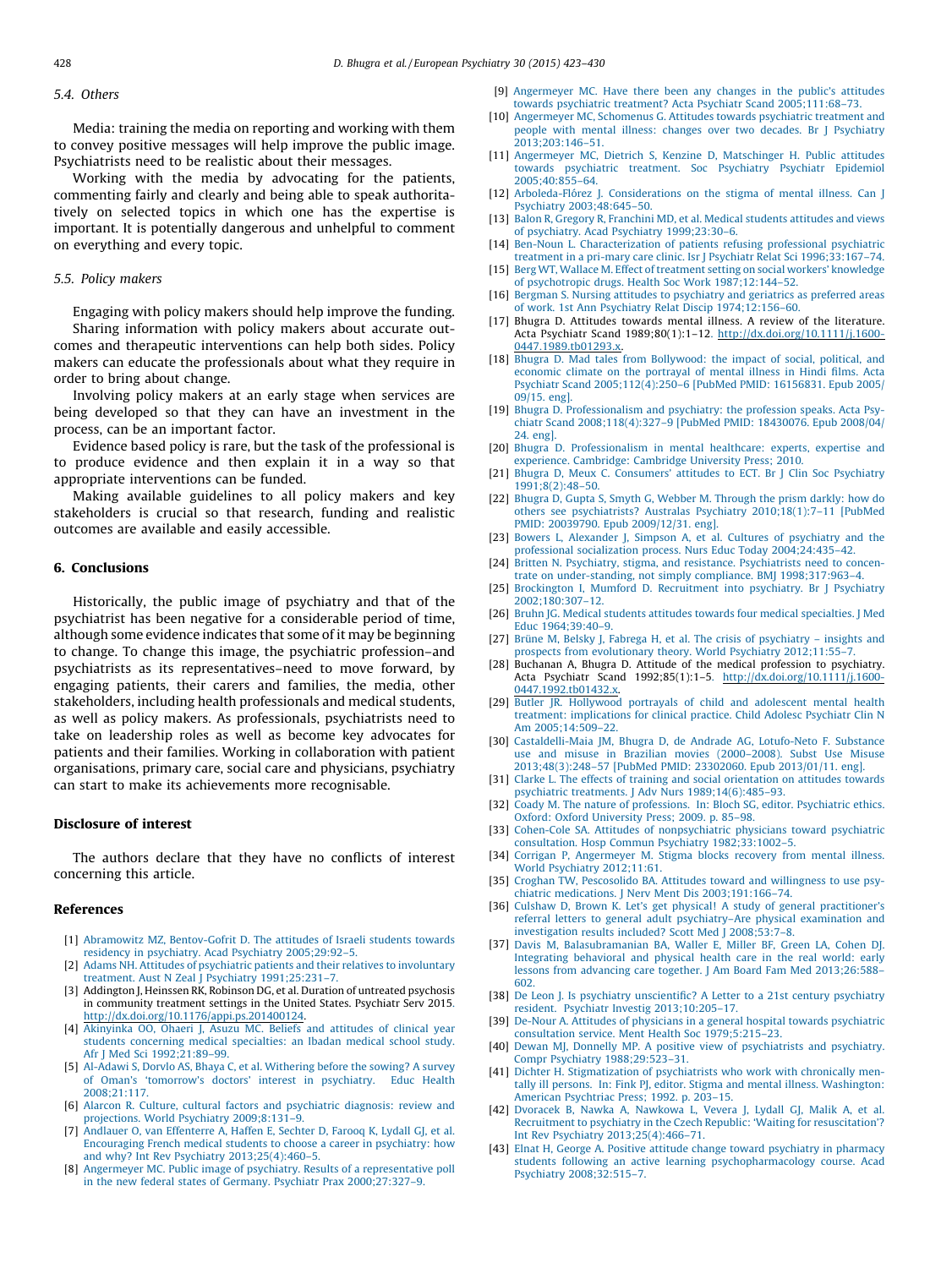- <span id="page-6-0"></span>[44] [Evans-Lacko](http://refhub.elsevier.com/S0924-9338(15)00060-7/sbref0845) S, Courtin E, Fiorillo A, et al. The state of the art in European research on reducing social [exclusion](http://refhub.elsevier.com/S0924-9338(15)00060-7/sbref0845) and stigma related to mental health: a systematic mapping of the literature. Eur Psychiatry [2014;29:381–9.](http://refhub.elsevier.com/S0924-9338(15)00060-7/sbref0845)
- [45] Farroq K, Lydall GJ, Bhugra D. What attracts medical [students](http://refhub.elsevier.com/S0924-9338(15)00060-7/sbref0850) towards [psychiatry?](http://refhub.elsevier.com/S0924-9338(15)00060-7/sbref0850) A review of factors before and during medical school. Int Rev Psychiatry [2013;25\(4\):371–7.](http://refhub.elsevier.com/S0924-9338(15)00060-7/sbref0850)
- [46] Fava GA. The [intellectual](http://refhub.elsevier.com/S0924-9338(15)00060-7/sbref0855) crisis of psychiatric research. Psychother Psychosom [2006;75:202–8.](http://refhub.elsevier.com/S0924-9338(15)00060-7/sbref0855)
- [47] Fernandes RLF, Citero VA, [Nogueira-Martins](http://refhub.elsevier.com/S0924-9338(15)00060-7/sbref0860) LA, Mari JJ. Psychiatry career in Brazil: regional disparities, differences and similarities in an [international](http://refhub.elsevier.com/S0924-9338(15)00060-7/sbref0860) context. Int Rev Psychiatry [2013;25\(4\):486–92](http://refhub.elsevier.com/S0924-9338(15)00060-7/sbref0860).
- [48] Ferrari S, Reggianini C, Mattei G, Rigatelli M, Pingani L, Bhugra D. [Inernational](http://refhub.elsevier.com/S0924-9338(15)00060-7/sbref0865) Study of Student Career Choice in Psychiatry [\(ISoSCCiP\):](http://refhub.elsevier.com/S0924-9338(15)00060-7/sbref0865) results from Modena, Italy. Int Rev Psychiatry [2013;25\(4\):45–459.](http://refhub.elsevier.com/S0924-9338(15)00060-7/sbref0865)
- [49] Fink PJ. Stigma and mental illness: the enigma of stigma and its [relation](http://refhub.elsevier.com/S0924-9338(15)00060-7/sbref0870) to psychiatric education. Psychiatr Ann [1983;13:669–90](http://refhub.elsevier.com/S0924-9338(15)00060-7/sbref0870).
- [50] Fiorillo A, De Rosa C, Del Vecchio V, et al. How to [improve](http://refhub.elsevier.com/S0924-9338(15)00060-7/sbref0875) clinical practice on involuntary hospital admissions of psychiatric patients: [suggestions](http://refhub.elsevier.com/S0924-9338(15)00060-7/sbref0875) from the EUNOMIA study. Eur Psychiatry [2011;26:201–7](http://refhub.elsevier.com/S0924-9338(15)00060-7/sbref0875).
- [51] Fiorillo A, Giacco D, De Rosa C, et al. Patient [characteristics](http://refhub.elsevier.com/S0924-9338(15)00060-7/sbref0880) and symptoms associated with perceived coercion during hospital [treatment.](http://refhub.elsevier.com/S0924-9338(15)00060-7/sbref0880) Acta Psychiatr Scand [2012;125:460–7.](http://refhub.elsevier.com/S0924-9338(15)00060-7/sbref0880)
- [52] Fiorillo A, Malik A, Luciano M, et al. [Challenges](http://refhub.elsevier.com/S0924-9338(15)00060-7/sbref0885) for trainees in psychiatry and early career psychiatrists. Int Rev Psychiatry [2013;25:431–7](http://refhub.elsevier.com/S0924-9338(15)00060-7/sbref0885).
- [53] Fiorillo A, Luciano M, Del Vecchio V, et al. [Priorities](http://refhub.elsevier.com/S0924-9338(15)00060-7/sbref0890) for mental health research in Europe: a survey among national [stakeholders'](http://refhub.elsevier.com/S0924-9338(15)00060-7/sbref0890) associations within the ROAMER project. World Psychiatry [2013;12\(2\):165–70.](http://refhub.elsevier.com/S0924-9338(15)00060-7/sbref0890)
- [54] Fiorillo A, Del Vecchio V, Luciano M, [Sampogna](http://refhub.elsevier.com/S0924-9338(15)00060-7/sbref0895) G, Beezhold J. This is why there is hope for psychiatry. World Psychiatry [2014;13:98–9.](http://refhub.elsevier.com/S0924-9338(15)00060-7/sbref0895)
- [55] Gabbard GO. Cinematic stereotypes contributing to the [stigmatization](http://refhub.elsevier.com/S0924-9338(15)00060-7/sbref0900) of [psychiatrists.](http://refhub.elsevier.com/S0924-9338(15)00060-7/sbref0900) In: Fink PJ, editor. Stigma and mental illness. Washington: American [Psychiatric](http://refhub.elsevier.com/S0924-9338(15)00060-7/sbref0900) Press; 1992. p. [113–26](http://refhub.elsevier.com/S0924-9338(15)00060-7/sbref0900).
- [56] Gabbard GO. Psychiatry and the cinema, 2nd ed., [Washington:](http://refhub.elsevier.com/S0924-9338(15)00060-7/sbref0905) American [Psychiatric](http://refhub.elsevier.com/S0924-9338(15)00060-7/sbref0905) Press; 1999.
- [57] Gaebel W, Zielasek J, Cleveland H-R. [Psychiatry](http://refhub.elsevier.com/S0924-9338(15)00060-7/sbref0910) as a medical specialty: challenges and [opportunities.](http://refhub.elsevier.com/S0924-9338(15)00060-7/sbref0910) World Psychiatry 2010;9:36–8.
- [58] Gerke W, Rufer M, Schnyder U. Attracting young [academics](http://refhub.elsevier.com/S0924-9338(15)00060-7/sbref0915) into the field of psychiatry and [psychotherapy](http://refhub.elsevier.com/S0924-9338(15)00060-7/sbref0915) in Switzerland – The Zurich 'study focus on psychiatry' and training concept for medical [psychotherapy.](http://refhub.elsevier.com/S0924-9338(15)00060-7/sbref0915) Int Rev Psychiatry [2013;25\(4\):445–9](http://refhub.elsevier.com/S0924-9338(15)00060-7/sbref0915).
- [59] Gharaibeh N. The psychiatrist's image in [commercially](http://refhub.elsevier.com/S0924-9338(15)00060-7/sbref0920) available American movies. Acta Psychiatr Scand [2005;114:316–9.](http://refhub.elsevier.com/S0924-9338(15)00060-7/sbref0920)
- [60] Griffiths L, Jorm A. Mental health literacy as a function of [remoteness](http://refhub.elsevier.com/S0924-9338(15)00060-7/sbref0925) of residence. BMC Public Health [2009;9:92](http://refhub.elsevier.com/S0924-9338(15)00060-7/sbref0925).
- [61] Gynther MD, Fishman M. Attitudes of [psychiatric](http://refhub.elsevier.com/S0924-9338(15)00060-7/sbref0930) patients toward treatment, psychiatrists and mental hospitals. J Nerv Ment Dis [1963;136:68–71.](http://refhub.elsevier.com/S0924-9338(15)00060-7/sbref0930)
- [62] Halder N, [Hadjidemetriou](http://refhub.elsevier.com/S0924-9338(15)00060-7/sbref0935) C, Pearson R, Farroq K, Lydall GJ, Malik A, et al. Student career choice in [psychiatry:](http://refhub.elsevier.com/S0924-9338(15)00060-7/sbref0935) findings from 18 UK medical schools. Int Rev Psychiatry [2013;25\(4\):438–44.](http://refhub.elsevier.com/S0924-9338(15)00060-7/sbref0935)
- [63] Hamre P, Malt UF. Public attitudes to the quality of [psychiatric](http://refhub.elsevier.com/S0924-9338(15)00060-7/sbref0940) treatment, [psychiatric](http://refhub.elsevier.com/S0924-9338(15)00060-7/sbref0940) patients, and prevalence of mental disorders. Nord J Psychiatry [1994;48:275–81.](http://refhub.elsevier.com/S0924-9338(15)00060-7/sbref0940)
- [64] Harding AV. Nurses' attitudes to [psychiatric](http://refhub.elsevier.com/S0924-9338(15)00060-7/sbref0945) treatment. Aust Nurs J [1980;9:28–30.](http://refhub.elsevier.com/S0924-9338(15)00060-7/sbref0945)
- [65] Haro JM, [Ayuso-Mateos](http://refhub.elsevier.com/S0924-9338(15)00060-7/sbref0950) JL, Bitter I, et al. ROAMER: roadmap for mental health research in Europe. Int J Methods Psychiatr Res [2014;23:1–14.](http://refhub.elsevier.com/S0924-9338(15)00060-7/sbref0950)
- [66] Herran A, Carrera M, Andres A, et al. Attitudes towards psychiatry among medical students. Eur Neuropsychopharm 2006;16:56[3.](http://dx.doi.org/10.1016/S0924-977X(06)70796-9) [http://dx.doi.org/](http://dx.doi.org/10.1016/S0924-977X(06)70796-9) [10.1016/S0924-977X\(06\)70796-9.](http://dx.doi.org/10.1016/S0924-977X(06)70796-9)
- [67] Heun R, Gaebel W, et al. The [relevance](http://refhub.elsevier.com/S0924-9338(15)00060-7/sbref0960) of EPA guidance papers in the framework of the European Psychiatric [Association.](http://refhub.elsevier.com/S0924-9338(15)00060-7/sbref0960) Eur Psychiatry 2015 [in [press\].](http://refhub.elsevier.com/S0924-9338(15)00060-7/sbref0960)
- [68] Holmes D, Zayas LE. ''Bashing'' of medical [specialities:](http://refhub.elsevier.com/S0924-9338(15)00060-7/sbref0965) student's experiences and [recommendation.](http://refhub.elsevier.com/S0924-9338(15)00060-7/sbref0965) Fam Med 2008;40:400–6.
- [69] Hopson J. The [demonisation](http://refhub.elsevier.com/S0924-9338(15)00060-7/sbref0970) of psychiatrists in fictin (and why real [psychiatrists](http://refhub.elsevier.com/S0924-9338(15)00060-7/sbref0970) might want to do something about it). Psychiatr Bull [2014;38:175–9.](http://refhub.elsevier.com/S0924-9338(15)00060-7/sbref0970)
- [70] Isacson D. Attitudes towards drugs–a survey in the general [population.](http://refhub.elsevier.com/S0924-9338(15)00060-7/sbref0975) Pharm World Sci [2002;24:104–10.](http://refhub.elsevier.com/S0924-9338(15)00060-7/sbref0975)
- [71] Jablensky A. Psychiatry in crisis? Back to [fundamentals.](http://refhub.elsevier.com/S0924-9338(15)00060-7/sbref0980) World Psychiatry [2010;9:29](http://refhub.elsevier.com/S0924-9338(15)00060-7/sbref0980).
- [72] Jungbauer J, Angermeyer MC. Caregivers' views of the treating [psychiatrists:](http://refhub.elsevier.com/S0924-9338(15)00060-7/sbref0985) coping resource or additional burden? Psychiatr Prax [2002;29:279–84](http://refhub.elsevier.com/S0924-9338(15)00060-7/sbref0985).
- [73] Kato TA, Balhara YPS, Chawla JM, Tateno M, Kanba S. [Undergraduate](http://refhub.elsevier.com/S0924-9338(15)00060-7/sbref0990) medical students' attitudes towards psychiatry: an international [cross-sectional](http://refhub.elsevier.com/S0924-9338(15)00060-7/sbref0990) survey between India and Japan. Int Rev Psychiatry [2013;25\(4\):378–84](http://refhub.elsevier.com/S0924-9338(15)00060-7/sbref0990).
- [74] Katschnig H. Are psychiatrists an endangered species? [Observations](http://refhub.elsevier.com/S0924-9338(15)00060-7/sbref0995) on internal and external challenges to the [profession.](http://refhub.elsevier.com/S0924-9338(15)00060-7/sbref0995) World Psychiatry [2010;9:21–8](http://refhub.elsevier.com/S0924-9338(15)00060-7/sbref0995).
- [75] Kendell R. [Distinguishing](http://refhub.elsevier.com/S0924-9338(15)00060-7/sbref1000) between the validity and utility of psychiatric diagnoses. Am J Psychiatry [2003;160:4–12.](http://refhub.elsevier.com/S0924-9338(15)00060-7/sbref1000)
- [76] Kessing LV, [Demyttenaere](http://refhub.elsevier.com/S0924-9338(15)00060-7/sbref1005) K. Depressive and bipolar disorders: patients' attitudes and beliefs towards de-pression and [antidepressants.](http://refhub.elsevier.com/S0924-9338(15)00060-7/sbref1005) Psychol Med [2005;35:1205–13](http://refhub.elsevier.com/S0924-9338(15)00060-7/sbref1005).
- [77] Kitchener BA. Mental health first aid training in a [workplace](http://refhub.elsevier.com/S0924-9338(15)00060-7/sbref1010) setting: a [randomized](http://refhub.elsevier.com/S0924-9338(15)00060-7/sbref1010) controlled trial. BMC Psychiatry 2004;15:23.
- [78] Koh KB. Medical students' attitudes towards [psychiatry](http://refhub.elsevier.com/S0924-9338(15)00060-7/sbref1015) in a Korean medical college. Yonsei Med J [1990;31:60–4.](http://refhub.elsevier.com/S0924-9338(15)00060-7/sbref1015)
- [79] Kovess-Masféty V, Sevilla-Dedieu C. What makes people decide who to turn to when faced with a mental health [problem?](http://refhub.elsevier.com/S0924-9338(15)00060-7/sbref1020) Results from a French Survey. BMC Public Health [2007;7:188](http://refhub.elsevier.com/S0924-9338(15)00060-7/sbref1020).
- [80] Laux G. Common attitudes toward the psychiatrist and [psychotherapist.](http://refhub.elsevier.com/S0924-9338(15)00060-7/sbref1025) Nervenarzt [1977;48:331–4](http://refhub.elsevier.com/S0924-9338(15)00060-7/sbref1025).
- [81] Link B, Levav I, Cohen A. The primary medical care [practitioners'](http://refhub.elsevier.com/S0924-9338(15)00060-7/sbref1030) attitudes towards psychiatry. Soc Sci Med [1982;16:1415–20.](http://refhub.elsevier.com/S0924-9338(15)00060-7/sbref1030)
- [82] Luciano M, [Sampogna](http://refhub.elsevier.com/S0924-9338(15)00060-7/sbref1035) G, Del Vecchio V, Pingani L, Palumbo C, De Rosa C, et al. Use of coercive [measures](http://refhub.elsevier.com/S0924-9338(15)00060-7/sbref1035) in mental health practice and its impact on outcome: a critical review. Expert Rev Neurother [2014;14\(2\):131–41](http://refhub.elsevier.com/S0924-9338(15)00060-7/sbref1035).
- [83] Lydall G, Farooq K, Malik A, Bhugra D. Medical students in psychiatry. 2013;25(4):365–492.
- [84] Maj M. Are [psychiatrists](http://refhub.elsevier.com/S0924-9338(15)00060-7/sbref1045) an endangered species? World Psychiatry 2010;9:  $1 - 2$
- [85] Maj M. Adherence to psychiatric [treatments](http://refhub.elsevier.com/S0924-9338(15)00060-7/sbref1050) and the public image of psychiatry. World Psychiatry [2013;12:185–6](http://refhub.elsevier.com/S0924-9338(15)00060-7/sbref1050).
- [86] [Maldiment](http://refhub.elsevier.com/S0924-9338(15)00060-7/sbref1055) RL, Katona GC, et al. Carry on shrinking. Psychiatr Bull [2003;27:30–2.](http://refhub.elsevier.com/S0924-9338(15)00060-7/sbref1055)
- [87] Marić NP, Milekić B. How medical students in their [pre-clinical](http://refhub.elsevier.com/S0924-9338(15)00060-7/sbref1060) year perceive [psychiatry](http://refhub.elsevier.com/S0924-9338(15)00060-7/sbref1060) as a career: the study from Belgrade. Psychiat Danub [2009;21:206–12.](http://refhub.elsevier.com/S0924-9338(15)00060-7/sbref1060)
- [88] Mbatia J, Shah A, Jenkins R. [Knowledge,](http://refhub.elsevier.com/S0924-9338(15)00060-7/sbref1065) attitudes and practice pertaining to [depression](http://refhub.elsevier.com/S0924-9338(15)00060-7/sbref1065) among primary health care workers in Tanzania. Int J Ment Health Syst [2009;3:5](http://refhub.elsevier.com/S0924-9338(15)00060-7/sbref1065).
- [89] Mezey AG. [Psychiatric](http://refhub.elsevier.com/S0924-9338(15)00060-7/sbref1070) illness and attitudes to psychiatry among general hospital outpatients. Soc Psychiatry Psychiatr Epidemiol [1975;10:133–8.](http://refhub.elsevier.com/S0924-9338(15)00060-7/sbref1070)
- [90] Morgan G. Why people are often reluctant to see a [psychiatrist.](http://refhub.elsevier.com/S0924-9338(15)00060-7/sbref1075) Psychol Bull [2006;30:246–7.](http://refhub.elsevier.com/S0924-9338(15)00060-7/sbref1075)
- [91] Moses T, Kirk SA. Social workers' attitudes about [psychotropic](http://refhub.elsevier.com/S0924-9338(15)00060-7/sbref1080) drug treatment with youths. Soc Work [2006;51:211–22.](http://refhub.elsevier.com/S0924-9338(15)00060-7/sbref1080)
- [92] Ndetei DM, Ngumi ZW, Mutiso VN, [Musyimi](http://refhub.elsevier.com/S0924-9338(15)00060-7/sbref1085) CW, Kamau LW. Factors that influence the choice of [psychiatry](http://refhub.elsevier.com/S0924-9338(15)00060-7/sbref1085) as a career by medical students at the School of Medicine, College of Health Sciences, [University](http://refhub.elsevier.com/S0924-9338(15)00060-7/sbref1085) of Nairobi. Int Rev Psychiatry [2013;25\(4\):406–12](http://refhub.elsevier.com/S0924-9338(15)00060-7/sbref1085).
- [93] Niaz U, Hassan S, Hussain H, et al. Attitudes towards psychiatry in [pre-clinical](http://refhub.elsevier.com/S0924-9338(15)00060-7/sbref1090) and post-clinical clerkships. Pak J Med Sci [2003;19:253–63.](http://refhub.elsevier.com/S0924-9338(15)00060-7/sbref1090)
- [94] P.P.. History of psychiatry. In: Gelder MG, [Andreassen](http://refhub.elsevier.com/S0924-9338(15)00060-7/sbref1095) N, et al., editors. Textbook of [psychiatry.](http://refhub.elsevier.com/S0924-9338(15)00060-7/sbref1095) Oxford: Oxford University Press; 2009. p. [17–27](http://refhub.elsevier.com/S0924-9338(15)00060-7/sbref1095).
- [95] Patel M, DeZoysa N, Baker D, et al. [Antipsychotic](http://refhub.elsevier.com/S0924-9338(15)00060-7/sbref1100) depot medicatin and attitudes of [community](http://refhub.elsevier.com/S0924-9338(15)00060-7/sbref1100) psychiatric nurses. J Psychiatr Ment Health Nurs [2005;\(12\):7237–44](http://refhub.elsevier.com/S0924-9338(15)00060-7/sbref1100).
- [96] Patel M, Yeung FK, Haddad P, et al. [Psychiatric](http://refhub.elsevier.com/S0924-9338(15)00060-7/sbref1105) nurses' attitudes to antipsychotic depots in Hong Kong and [comparison](http://refhub.elsevier.com/S0924-9338(15)00060-7/sbref1105) with London. J Psychiatr Ment Health Nurs [2008;15:758–66.](http://refhub.elsevier.com/S0924-9338(15)00060-7/sbref1105)
- [97] Pingani L, Luciano M, Sampogna G, et al. The crisis in [psychiatry:](http://refhub.elsevier.com/S0924-9338(15)00060-7/sbref1110) a public health perspective. Int Rev Psychiatry [2014;26:530–4](http://refhub.elsevier.com/S0924-9338(15)00060-7/sbref1110).
- [98] Rettenbacher MA, Burns T, Kemmler G, et al. [Schizophrenia:](http://refhub.elsevier.com/S0924-9338(15)00060-7/sbref1115) attitudes ot patients and professional carers towrads the illness and [antipsychotic](http://refhub.elsevier.com/S0924-9338(15)00060-7/sbref1115) medication. [Pharmacopsychiatry](http://refhub.elsevier.com/S0924-9338(15)00060-7/sbref1115) 2004;37:103–9.
- [99] Reznikoff M. Attitudes of [psychiatric](http://refhub.elsevier.com/S0924-9338(15)00060-7/sbref1120) nurses and aides towards psychiatric treatment and hospitals. Ment Hyg [1963;47:360–4](http://refhub.elsevier.com/S0924-9338(15)00060-7/sbref1120).
- [100] [Richardson](http://refhub.elsevier.com/S0924-9338(15)00060-7/sbref1125) LA. Seeking and obtaining mental health services: what do parents expect? Arch Psychiatr Nurs [2001;15:225–31.](http://refhub.elsevier.com/S0924-9338(15)00060-7/sbref1125)
- [101] Rottleb U, [Angermeyer](http://refhub.elsevier.com/S0924-9338(15)00060-7/sbref1130) MC. The image of psychiatry in the ''Leipziger [Volkszeitung''–historical](http://refhub.elsevier.com/S0924-9338(15)00060-7/sbref1130) longitudinal study. Psychiatr Prax 2007;34:269–75.
- [102] Sartorius N, Gaebel W, Cleveland H-R, Stuart H, Akiyama T, [Arboleda-Florez](http://refhub.elsevier.com/S0924-9338(15)00060-7/sbref1135) J, et al. WPA Guidance on how to combat [stigmatization](http://refhub.elsevier.com/S0924-9338(15)00060-7/sbref1135) of psychiatry. World Psychiatry [2010;9:131–44](http://refhub.elsevier.com/S0924-9338(15)00060-7/sbref1135).
- [103] Schomerus G, [Matschinger](http://refhub.elsevier.com/S0924-9338(15)00060-7/sbref1140) H, Baumeister SE, Mojtabai R, Angermeyer MC. Public attitudes towards psychiatric [medication:](http://refhub.elsevier.com/S0924-9338(15)00060-7/sbref1140) a comparison between United States and Germany. World Psychiatry [2014;13:320–1.](http://refhub.elsevier.com/S0924-9338(15)00060-7/sbref1140)
- [104] Shore MF. Public psychiatry: the public's view. Psychiatr Serv [1979;30:768–](http://refhub.elsevier.com/S0924-9338(15)00060-7/sbref1145) [71.](http://refhub.elsevier.com/S0924-9338(15)00060-7/sbref1145)
- [105] Siegrist H. [Professionals](http://refhub.elsevier.com/S0924-9338(15)00060-7/sbref1150) in history. In: Smelser NJ, editor. International [encyclopaedia](http://refhub.elsevier.com/S0924-9338(15)00060-7/sbref1150) of social behavioural sciences. Amsterdam: Elsevier; 2004[.](http://refhub.elsevier.com/S0924-9338(15)00060-7/sbref1150) p. [12154–60.](http://refhub.elsevier.com/S0924-9338(15)00060-7/sbref1150)
- [106] Singer P, Dornbusch R, Brownstein EJ, et al. [Undergraduate](http://refhub.elsevier.com/S0924-9338(15)00060-7/sbref1155) psychiatric education and attitudes of medical students towards [psychiatry.](http://refhub.elsevier.com/S0924-9338(15)00060-7/sbref1155) Compr Psychol [1986;27:14–20.](http://refhub.elsevier.com/S0924-9338(15)00060-7/sbref1155)
- [107] Slater D. Public opinion of forensic [psychiatry](http://refhub.elsevier.com/S0924-9338(15)00060-7/sbref1160) following the Hinckley verdict. Am J Psychiatry [1884;141:675–9](http://refhub.elsevier.com/S0924-9338(15)00060-7/sbref1160).
- [108] Strebel BO, Lehmann ME, et al. Attitude of medical students to [psychiatry.](http://refhub.elsevier.com/S0924-9338(15)00060-7/sbref1165) Nervenarzt [2000;71:205–12](http://refhub.elsevier.com/S0924-9338(15)00060-7/sbref1165).
- [109] [Streit-Forest](http://refhub.elsevier.com/S0924-9338(15)00060-7/sbref1170) U. Probing further into the freshman medical students' attitudes toward ''patient'', [''doctor-patient](http://refhub.elsevier.com/S0924-9338(15)00060-7/sbref1170) relation'' and ''psychiatrist''. J Psychiatr Educ [1983;7:113–25](http://refhub.elsevier.com/S0924-9338(15)00060-7/sbref1170).
- [110] Stuart H. Fighting the stigma caused by mental [disorders:](http://refhub.elsevier.com/S0924-9338(15)00060-7/sbref1175) past perspectives, present activities and future direction. World [Psychiatry](http://refhub.elsevier.com/S0924-9338(15)00060-7/sbref1175) 2008;7: [185–8](http://refhub.elsevier.com/S0924-9338(15)00060-7/sbref1175).
- [111] Summerfield D. Depression: epidemic or [pseudo-epidemic?](http://refhub.elsevier.com/S0924-9338(15)00060-7/sbref1180) J Roy Soc Med [2006;99:161–2](http://refhub.elsevier.com/S0924-9338(15)00060-7/sbref1180).
- [112] Thorens G, Zullino DF. Attitudes toward [psychopharmacology](http://refhub.elsevier.com/S0924-9338(15)00060-7/sbref1185) among hospitalized patients from diverse [ethno-cultural](http://refhub.elsevier.com/S0924-9338(15)00060-7/sbref1185) backgrounds. BMC Psychiatry [2008;8:55.](http://refhub.elsevier.com/S0924-9338(15)00060-7/sbref1185)